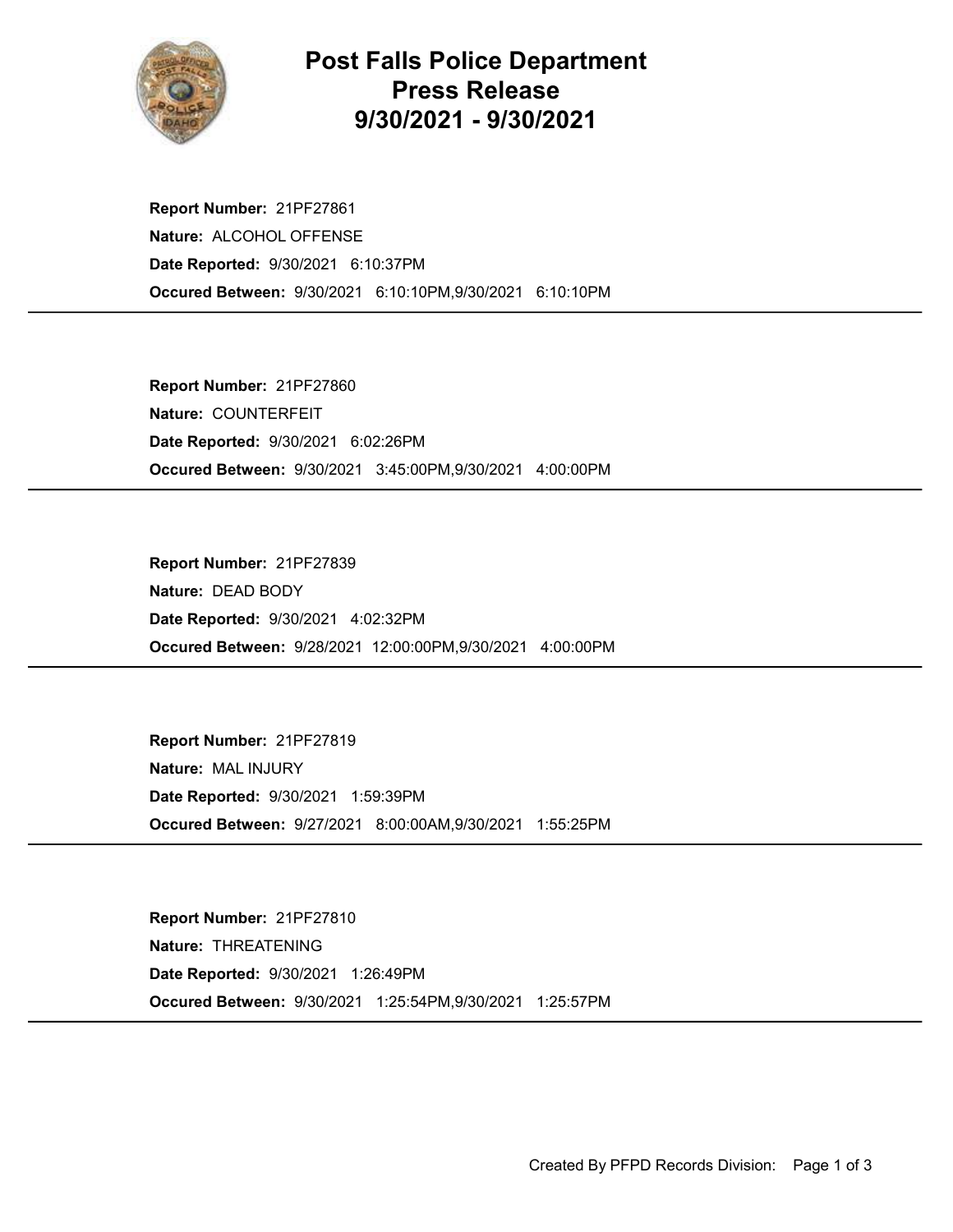Occured Between: 9/30/2021 12:51:32PM,9/30/2021 12:51:32PM Report Number: 21PF27807 Nature: DRUGS Date Reported: 9/30/2021 12:54:07PM

Occured Between: 9/29/2021 3:30:00PM,9/29/2021 4:00:00PM Report Number: 21PF27796 Nature: BURGLARY AUTO Date Reported: 9/30/2021 11:27:46AM

Occured Between: 9/29/2021 8:00:00PM,9/30/2021 11:03:27AM Report Number: 21PF27792 Nature: MAL INJURY Date Reported: 9/30/2021 11:04:40AM

Occured Between: 9/27/2021 8:00:00AM,9/29/2021 5:00:00PM Report Number: 21PF27786 Nature: CHILD ABUSE Date Reported: 9/30/2021 10:36:41AM

Occured Between: 5/1/2021 8:00:00AM,9/30/2021 9:31:30AM Report Number: 21PF27778 Nature: FRAUD Date Reported: 9/30/2021 9:34:04AM

Occured Between: 9/30/2021 8:42:45AM,9/30/2021 8:42:45AM Report Number: 21PF27770 Nature: TOBACCO PROBLEM Date Reported: 9/30/2021 8:44:23AM